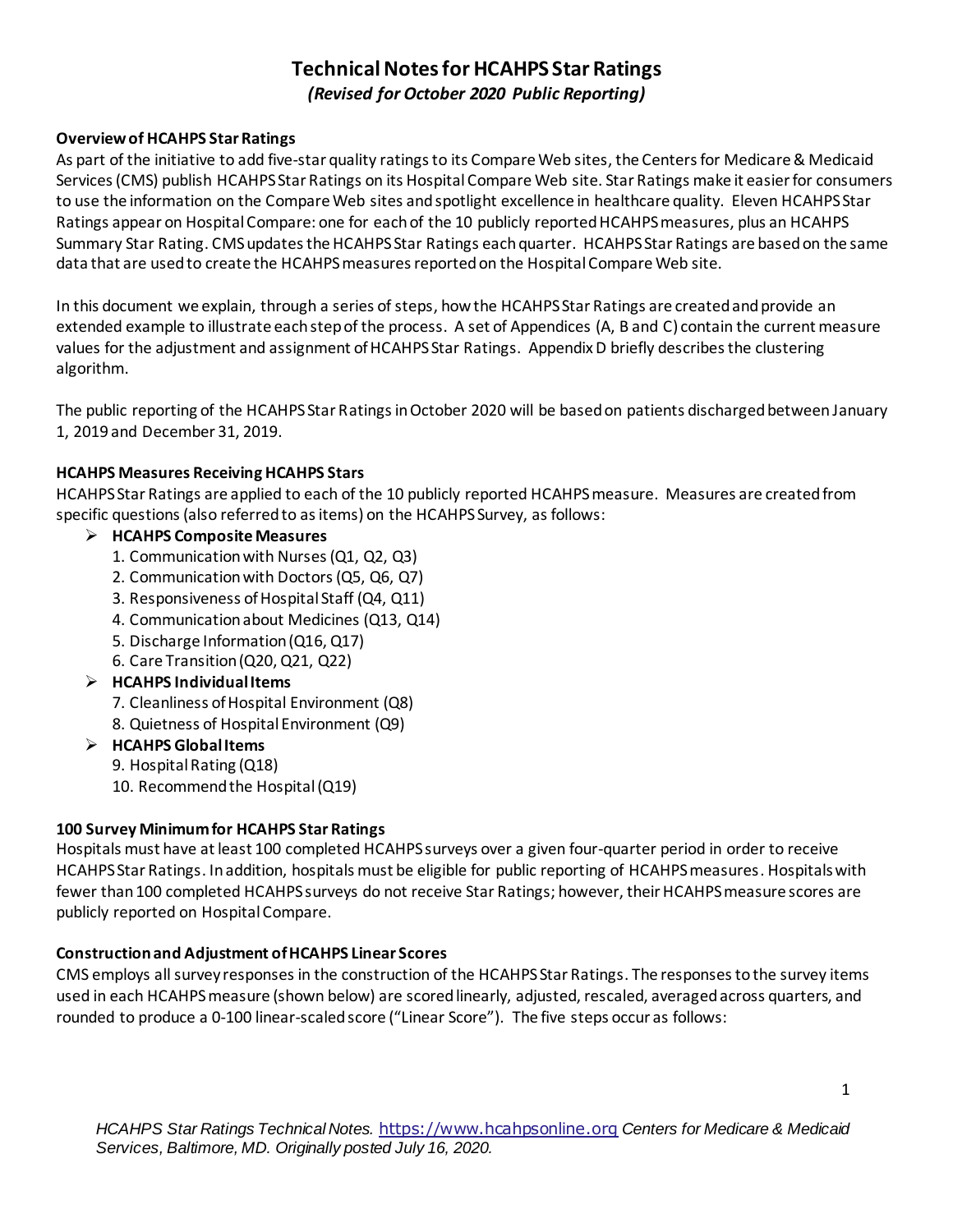# **One: Linear scoring**

The Linear Score used in HCAHPS Star Ratings is closely related to the "top-box," "middle-box" and "bottom-box" scores publicly reported on the Hospital Compare Web site.

Individual responses to the HCAHPS Survey are scored as follows:

# **For items 1-9, 11, and 13-14:**

 $\triangleright$  "Never" = 1; "Sometimes" = 2; "Usually" = 3; and "Always" = 4

**For items 16 and 17:**

 $\triangleright$  "No" = 0; and "Yes" = 1

**For item 18:**

 $\triangleright$  Hospital Rating "0" = 0; Hospital Rating "1" = 1; Hospital Rating "2" = 2 ... Hospital Rating "10" = 10 **For item 19:**

 $\triangleright$  "Definitely No" = 1; "Probably No" = 2; "Probably Yes" = 3; and "Definitely Yes" = 4

# **For items 20, 21, and 22:**

 $\triangleright$  "Strongly Disagree" = 1; "Disagree" = 2; "Agree" = 3; and "Strongly Agree" = 4

The item responses are averaged at the hospital level to form the hospital-level mean for each measure.

# **Two: Adjustment of HCAHPS linear scores**

CMS applies adjustmentsfor the effects of patient mix, survey mode, and quarterly weighting through a series of steps, as follows.

First, CMS applies patient-mix adjustment (PMA) to quarterly HCAHPS scores to account for the tendency of certain patient sub-groups to respond more positively or negatively to the HCAHPS Survey. PMA enablesfair comparisons across hospitals by adjusting hospital scores as if all hospitals had an identical mix of patient characteristics. The patientmix adjustment table can be found in Appendix A (Table 1). Appendix A also contains the national means (Table 2) for patient-mix variables. These adjustments are applied to HCAHPS scores on the scale shown above. These values are shown for each answer option on the survey instrument. Additional information about the application of the HCAHPS patient-mix adjustments, including the definition of the PMA factors, can be found in the documents on the HCAHPS On-Line Web site[, www.hcahpsonline.org](https://www.hcahpsonline.org/), under the *"Mode & Patient-Mix Adj"* button.

Please note: The HCAHPS Patient-Mix Adjustment (PMA) model was updated to add Question 25, patient's self-reported overall mental or emotional health, beginning with July 1, 2018 (Quarter 3, 2018) discharges. The new PMA variable is called Self-Rated Mental Health. In addition, the label for overall health was changed to "Self-Rated Overall Health."

Self-Rated Mental Health follows the same linear parameterization as Self-Rated Overall Health: patient responses are coded as 1 ("Excellent") through 5 ("Poor"). The patient-mix adjustment model will thus include both Self-Rated Overall Health and Self-Rated Mental Health. HCAHPS survey results were adjusted using the new PMA model beginning with July 1, 2018 discharges.

Adjustments and national means contained in Tables 1 and 2, respectively, are needed to estimate PMA. Second, HCAHPS quarterly scores are adjusted for the effect of mode of survey administration (mail, telephone, mixed mode or Interactive Voice Response). CMS derived the survey mode adjustments from a large-scale, randomized mode experiment. The mode adjustments are included in Appendix B. Similar to PMA, these adjustments are applied on the original scale shown on the HCAHPS survey instrument for each measure. For detailed information about the mode experiment and survey mode adjustment, please se[e www.hcahpsonline.org.](https://www.hcahpsonline.org/)

If the measure is a multi-item composite, averaging of items within composites takes place at this point.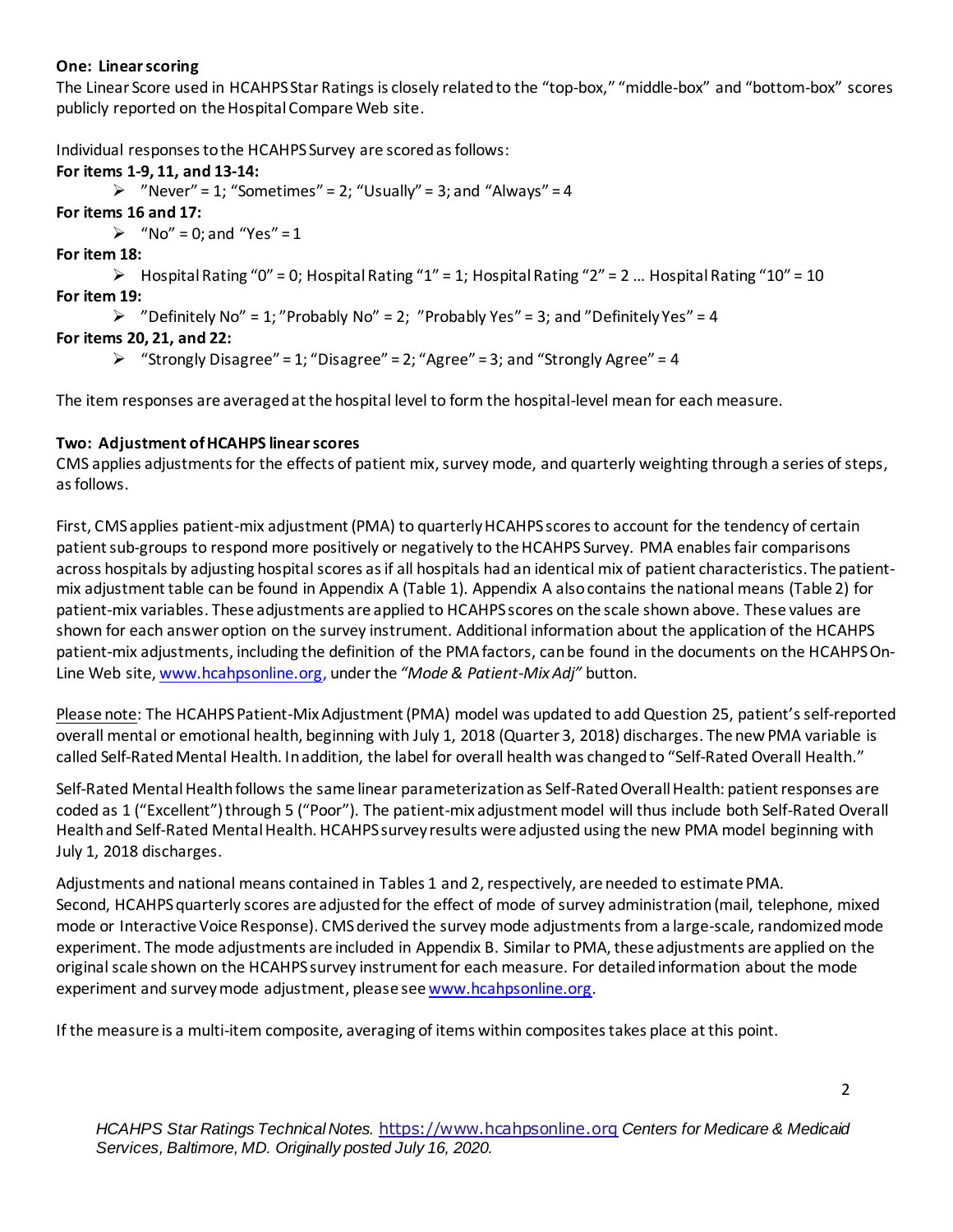#### **Three: Rescaling of HCAHPS linear adjusted scores**

Each adjusted HCAHPS linear measure score on the original scale (shown above) is then transformed into a 0-100 linearscaled score using the following conversion:

The PMA- and mode-adjusted hospital-level measure mean, **M**, minus the lowest possible response to the measure, **R**, divided by the highest possible response to the measure, **K**, minus the lowest response, R. An example follows:

$$
100*\frac{M-R}{K-R}
$$

# **Four: Weighted Average of Quartersof HCAHPS linear scores**

The four-quarter averages of HCAHPS linear scores are weighted proportionately to the number of eligible patients seen by the hospital in each quarter of the reporting period. Specifically, each quarter's score has a quarterly weight equal to that quarter's eligible discharge size divided by the total eligible discharge size for the four quarters that make up the reporting period.

# **Five: Rounding of HCAHPS linear scores**

The four-quarter averages of HCAHPS linear scores are rounded to integer values (whole numbers) using standard rounding rules, as follows:

If the unrounded four-quarter average is less than [X.5], then round down to nearest whole integer. If the unrounded four-quarter average is equal to or greater than [X.5], then round up to nearest whole integer.

# **An example of the calculation of an HCAHPS Linear Score**

The following is an example of the construction and adjustment of an HCAHPS linear score.

# **Step 1: Linear scoring**

For a single quarter from Hospital A, 5 patients responded by telephone to HCAHPS Survey Cleanliness item (item 8) as follows: 4, 4, 3, 2, and 4. The mean of these responses is **3.4**.

#### **Step 2: Adjustment of HCAHPS linear scores**

This hospital has a total patient-mix adjustment of **-0.038** and a telephone mode adjustment of **-0.018** (asfound in the Appendices that follow).

Patient-mix adjustment applied: 3.4 – 0.038 = **3.362** Phone mode adjustment applied: 3.362 – 0.018 = **3.344** (M) Cleanliness has a maximum response of 4  $(K)$  and a minimum response of 1  $(R)$ .

# **Step 3: Rescaling of HCAHPS linear scores**

To put this score into the 0-100 scale:  $100*(3.344 - 1) / (4 - 1)$  = **78.13** Thus, **78.13** is the quarterly Linear Mean Score for Cleanliness for Hospital A.

# **Step 4: Weighted Average of Quarters of HCAHPS linear scores**

The four-quarter averages of HCAHPS linear scores are weighted proportionately to the number of eligible patients seen by the hospital in each quarter of the reporting period. For instance; a hospital has the following scores and numbers of eligibles for the four quarters in a reporting period:

Q1: 72.35, 4 eligibles; Q2: 67.26, 7 eligibles; Q3: 75.94, 8 eligibles; Q4: 76.33, 5 eligibles.

*HCAHPS Star Ratings Technical Notes.* [https://www.hcahpsonline.org](https://www.hcahpsonline.org/) *Centers for Medicare & Medicaid Services, Baltimore, MD. Originally posted July 16, 2020.*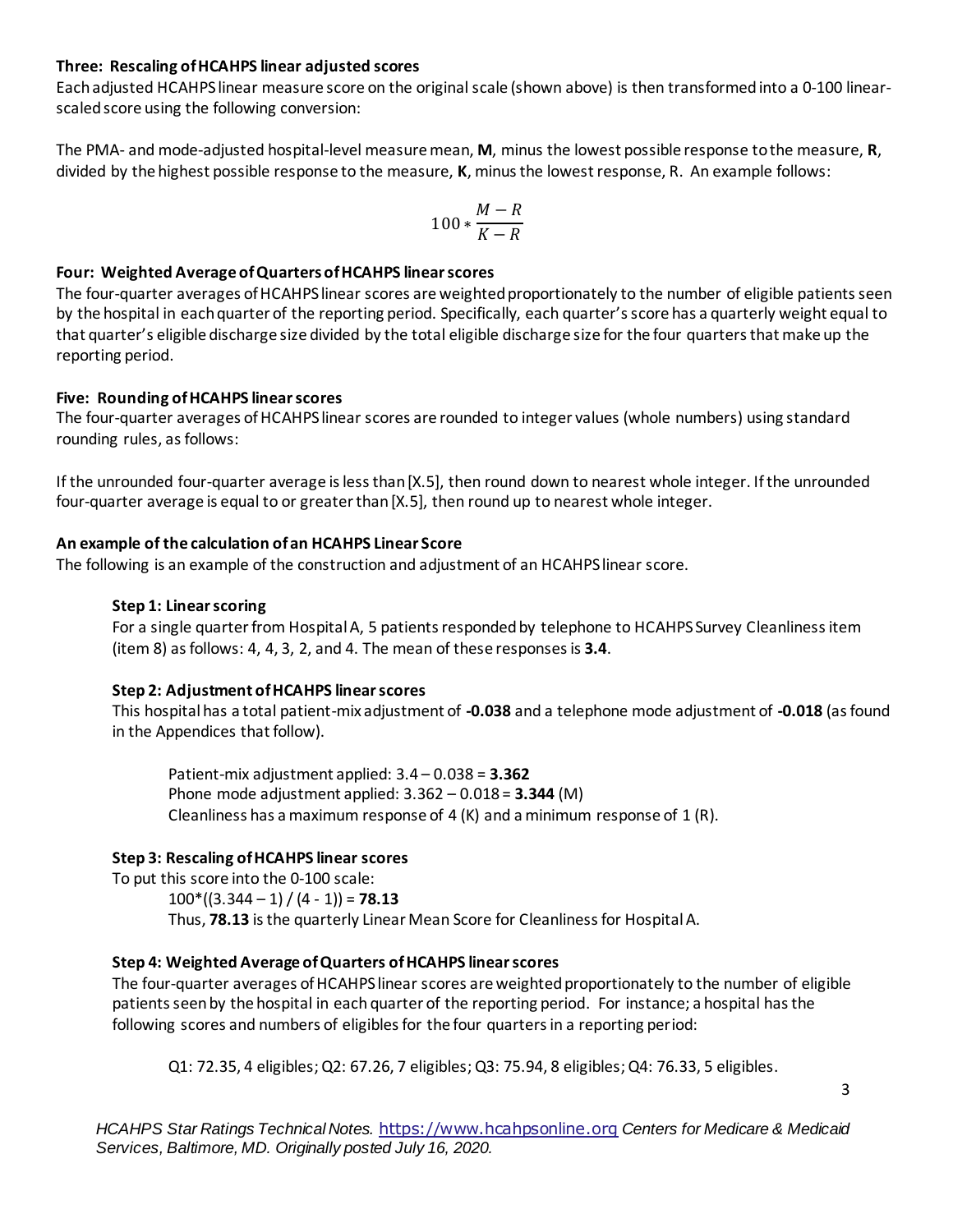$$
4 + 7 + 8 + 5 = 24
$$
 total eligibles  
\n $(72.35 * (\frac{4}{24})) + (67.26 * (\frac{7}{24})) + (75.94 * (\frac{8}{24})) + (76.33 * (\frac{5}{24})) = 72.89$  four quarter average

# **Step 5: Rounding of HCAHPS linear scores**

Four-quarter averages ofHCAHPS linear scores are rounded to integer values using standard rounding rules, as follows:

72.89: .89 is greater than .5; so the linear score is rounded up to the next integer, 73.

#### **Conversion of Linear Scores into HCAHPS Star Ratings for the 10HCAHPS Measures**

Next, CMS assigns 1, 2, 3, 4, or 5 whole stars (only whole stars are assigned; partial stars are not used) for each HCAHPS measure by applying statistical methods that utilize relative distribution and clustering.

The Star Rating for each of the 10 HCAHPS measures is determined by applying a clustering algorithm tothe individual measure scores. Conceptually, the clustering algorithm identifies the 'gaps' in the data and createsfive categories (one for each star rating) such that scores of hospitals in the same score category (star rating) are as similar as possible, and scores of hospitals in different categories are as different as possible. This clustering algorithm is the same one employed by CMS to determine Medicare Part C and Part D Star Ratings.

The variance in measure scores is separated into within-cluster and between-cluster sum of squares components. The algorithm develops clusters that minimize the variance of measure scores within the clusters. More specifically, the clustering algorithmminimizes the within-cluster sum of squares for each of the Star Ratings levels. The cut points (boundaries) for star assignments are derived from the range of individual measure Star Ratings per cluster. The star levels associated with each cluster are determined by ordering the means of each cluster. The cut points for the current HCAHPS Star Ratings are shown in Appendix C. Additional information about the clustering method can be found in Appendix D.

#### **The HCAHPS Summary Star Rating**

In addition to Star Ratings for the 10 HCAHPS measures, CMS introduced a new metric, the HCAHPS Summary Star Rating, which is the average of all of the Star Ratings of the HCAHPS measures. The HCAHPS Summary Star Rating is constructed from the following components:

- $\triangleright$  The Star Ratings from each of the 6 HCAHPS Composite Measures
	- o Communication with Nurses, Communication with Doctors, Responsiveness of Hospital Staff, Communication about Medicines, Discharge Information, and Care Transition.
- $\triangleright$  A single Star Rating for the HCAHPS Individual Items
	- o The average of the Star Ratings assigned to Cleanliness of Hospital Environment and Quietness of Hospital Environment.
- $\triangleright$  A single Star Rating for the HCAHPS Global Items
	- o The average of the Star Ratings assigned to Hospital Rating and Recommend the Hospital.

The 8 Star Ratings (6 Composite Measure Star Ratings + Star Rating for Individual Items + Star Rating for Global Items) are combined as a simple average to form the HCAHPS Summary Star Rating. In the final step, normal rounding rules are applied to the 8-measure average to arrive at the HCAHPS Summary Star Rating (1, 2, 3, 4, or 5 stars).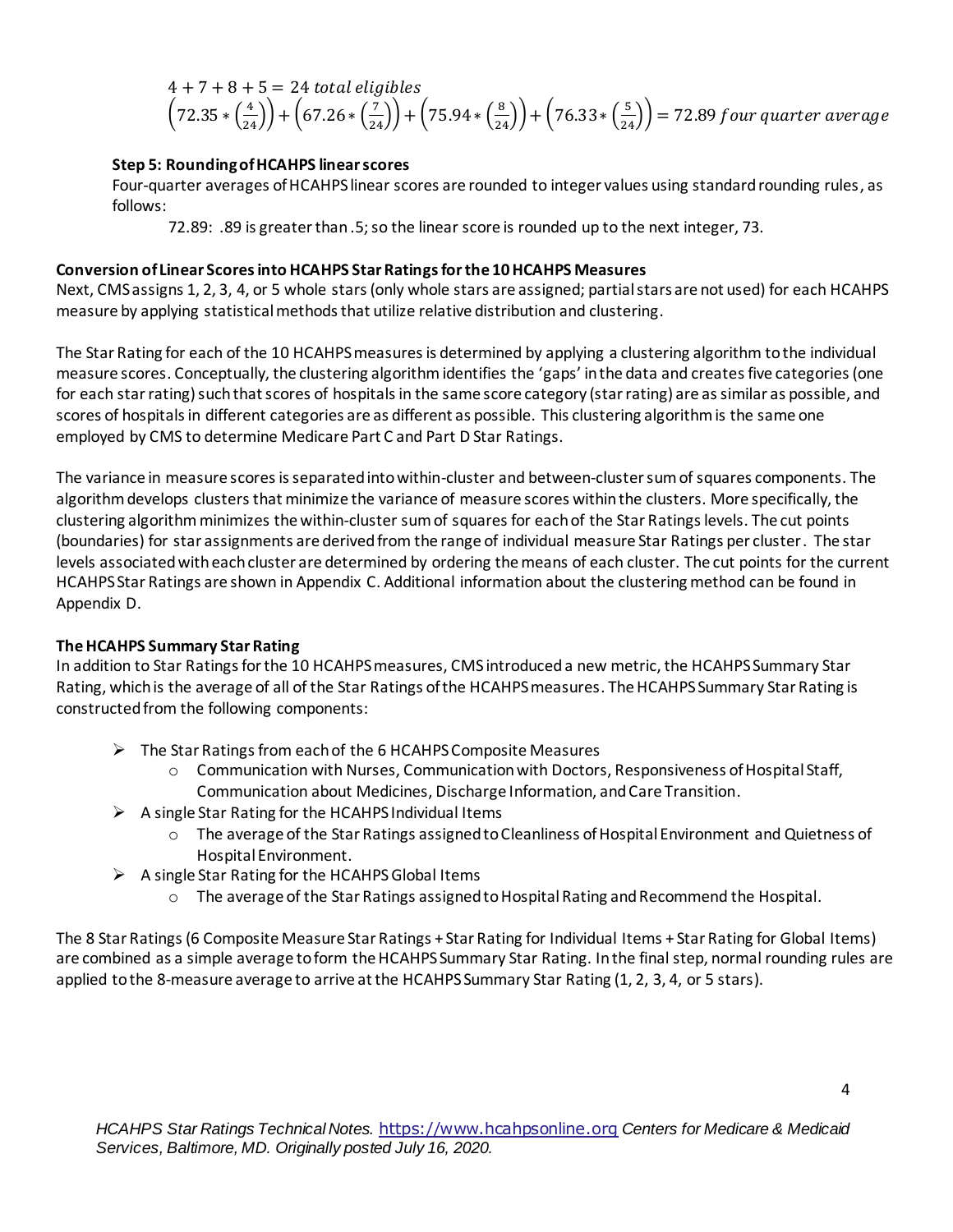# **An example of the calculation of the HCAHPS Summary Star Rating.**

The following is an example of how to calculate the HCAHPS Summary Star Rating. Suppose a hospital has Star Ratings for each of the 10 HCAHPS measures as shown in following table.

|                                      | 10<br><b>HCAHPS</b><br><b>Measure</b><br><b>Star</b><br><b>Ratings</b> | 8 Star<br><b>Ratings</b><br>Used in<br><b>HCAHPS</b><br><b>Summary</b><br><b>Star Rating</b> | 8-Measure<br><b>HCAHPS Summary Star</b><br><b>Rating Average</b><br>(unrounded) | <b>HCAHPS</b><br><b>Summary</b><br><b>Star Rating</b><br>(rounded) |
|--------------------------------------|------------------------------------------------------------------------|----------------------------------------------------------------------------------------------|---------------------------------------------------------------------------------|--------------------------------------------------------------------|
| <b>HCAHPS Composite Measures</b>     |                                                                        |                                                                                              |                                                                                 |                                                                    |
| <b>Communication with Nurses</b>     | 4                                                                      | 4                                                                                            |                                                                                 |                                                                    |
| <b>Communication with Doctors</b>    | 3                                                                      | 3                                                                                            |                                                                                 |                                                                    |
| Responsiveness of Hospital Staff     | 4                                                                      | 4                                                                                            |                                                                                 | 4                                                                  |
| <b>Communication about Medicines</b> | 4                                                                      | 4                                                                                            |                                                                                 |                                                                    |
| Discharge Information                | 4                                                                      | 4                                                                                            |                                                                                 |                                                                    |
| Care Transition                      | 3                                                                      | 3                                                                                            | $(4+3+4+4+4+3+5+3.5)/8$<br>$= 3.813$                                            |                                                                    |
| <b>HCAHPS Individual Items</b>       |                                                                        |                                                                                              |                                                                                 |                                                                    |
| Cleanliness of Hospital Environment  | 5                                                                      | $(5+5)/2$                                                                                    |                                                                                 |                                                                    |
| Quietness of Hospital Environment    | 5                                                                      | $= 5$                                                                                        |                                                                                 |                                                                    |
| <b>HCAHPS Global Items</b>           |                                                                        |                                                                                              |                                                                                 |                                                                    |
| Hospital Rating                      | 4                                                                      | $(4+3)/2$                                                                                    |                                                                                 |                                                                    |
| Recommend the Hospital               | 3                                                                      | $= 3.5$                                                                                      |                                                                                 |                                                                    |

**Step 1:** Calculate a Star Rating for HCAHPS Individual Items by averaging the Star Ratings for Cleanliness of Hospital Environment and Quietness of Hospital Environment.

In this example, the Star Rating for HCAHPS Individual Items = (5+5)/2 = 5.

**Step 2:** Calculate a Star Rating for HCAHPS Global Items by averaging the Star Ratings for Hospital Rating and Recommend the Hospital.

In this example, the Star Rating for HCAHPS Global Items = (4+3)/2 = 3.5. *Note: Do not round this average.*

**Step 3:** Calculate the HCAHPS Summary Star Rating as the average of the 6 composite measure Star Ratings, the Star Rating for HCAHPS Individual Items, and the Star Rating for HCAHPS Global Items. In this example, the HCAHPS Summary Star Rating =  $(4+3+4+4+3+5+3.5)/8=3.813$ .

**Step 4:** Lastly, round the 8-Measure HCAHPS Summary Star Rating Average using the rounding table below. In this example, the hospital's HCAHPS Summary Star Rating rounds to 4 stars.

CMS uses standard rounding rules for the assignment of HCAHPS Summary Stars, as follows:

| 8-Measure HCAHPS Summary Star Rating<br>Average | <b>HCAHPS Summary Star Rating Assignment</b> |
|-------------------------------------------------|----------------------------------------------|
| $≥1.00$ and $<1.50$                             | 1 Star                                       |
| $\geq$ 1.50 and <2.50                           | 2 Stars                                      |
| $\geq$ 2.50 and <3.50                           | 3 Stars                                      |
| $\geq$ 3.50 and <4.50                           | 4 Stars                                      |
| ≥4.50 and $≤5.00$                               | 5 Stars                                      |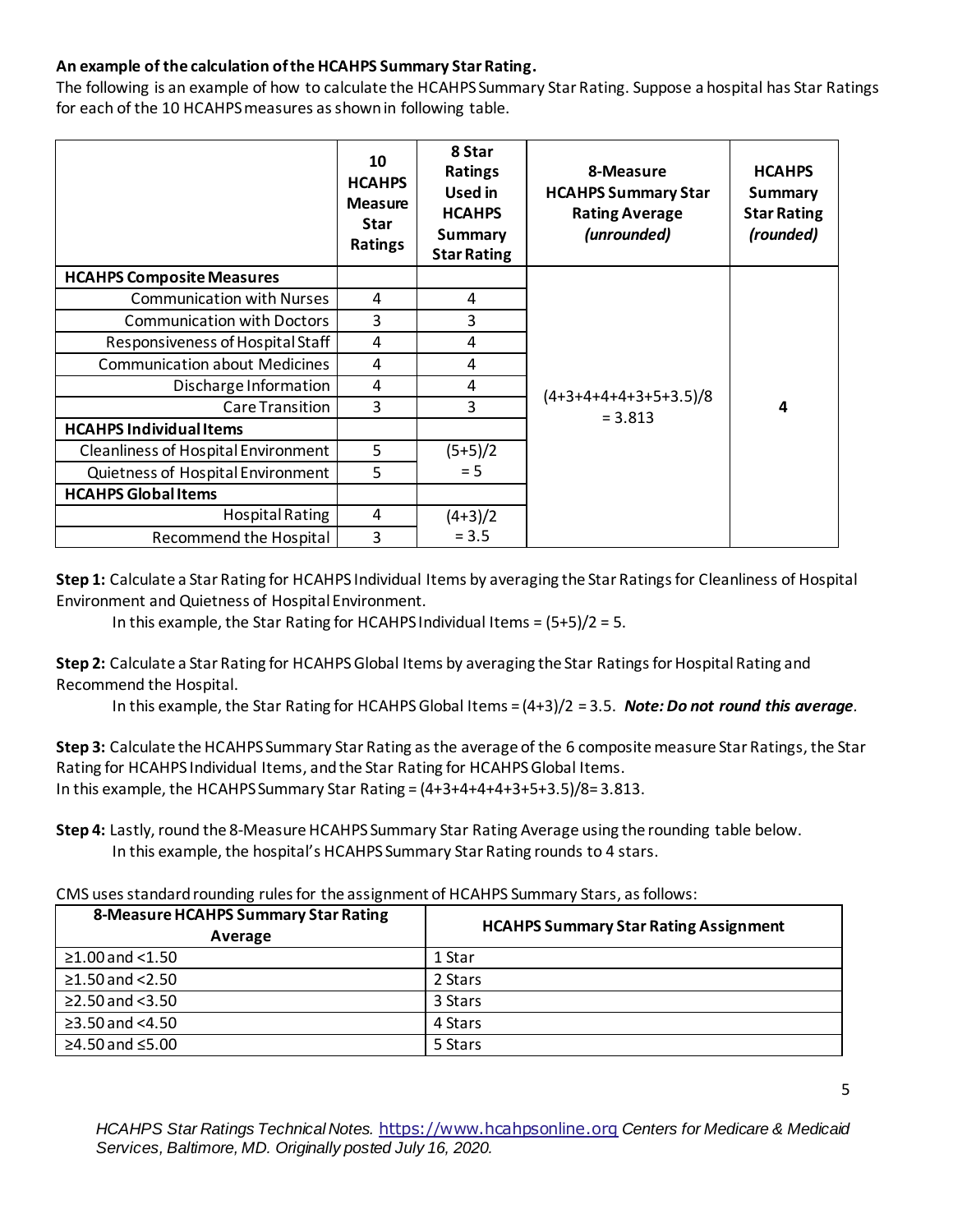# **Appendix A, Table 1: HCAHPS Patient-Mix Adjustments of Linear Scores for Patients Discharged Between Quarter 1, 2019 and Quarter 4, 2019 (January 1, 2019 to December 31, 2019)**

|                                                                                        | Comm. with Nurses   | Comm. with Doctors | Responsiveness of Hosp.<br>Staff | Comm. About Medicines | Env.<br>Cleanliness of Hosp. | Quietness of Hosp. Env. | Discharge Information | Care Transition | Hospital Rating  | Recommend the Hospital |
|----------------------------------------------------------------------------------------|---------------------|--------------------|----------------------------------|-----------------------|------------------------------|-------------------------|-----------------------|-----------------|------------------|------------------------|
| Education (per level;<br>1=8th grade or less and 6=More<br>than 4-year college degree) | 0.0180              | 0.0225             | 0.0293                           | 0.0569                | 0.0160                       | 0.0500                  | 0.0050                | 0.0106          | 0.1170           | 0.0208                 |
| Self-Rated Health (per level;<br>1=Excellent and 5=Poor)                               | 0.0410              | 0.0417             | 0.0602                           | 0.0631                | 0.0442                       | 0.0451                  | 0.0050                | 0.0395          | 0.1837           | 0.0574                 |
| Self-Rated Mental Health (per<br>level; 1=Excellent and 5=Poor)                        | 0.0511              | 0.0538             | 0.0595                           | 0.0757                | 0.0357                       | 0.0450                  | 0.0135                | 0.0882          | 0.1505           | 0.0484                 |
| Response Percentile<br>(per 1% of response percentile)                                 | 0.0024              | 0.0024             | 0.0034                           | 0.0034                | 0.0005                       | 0.0002                  | 0.0004                | 0.0025          | 0.0063           | 0.0023                 |
| LANGUAGE SPOKEN AT HOME                                                                |                     |                    |                                  |                       |                              |                         |                       |                 |                  |                        |
| Spanish                                                                                | $-0.0253$           | $-0.0581$          | $-0.0332$                        | $-0.0820$             | 0.0024                       | $-0.0878$               | $-0.0211$             | $-0.0307$       | $-0.4543$        | $-0.1416$              |
| Chinese                                                                                | 0.0433              | 0.0290             | 0.0682                           | $-0.0125$             | $-0.0001$                    | $-0.0818$               | $-0.0313$             | 0.0625          | $-0.0332$        | $-0.0021$              |
| R/V/P/O                                                                                | 0.0078              | $-0.0061$          | 0.0360                           | $-0.0469$             | 0.0333                       | $-0.0941$               | $-0.0032$             | 0.0230          | $-0.0640$        | $-0.0338$              |
| English (REFERENCE)                                                                    | 0.0000              | 0.0000             | 0.0000                           | 0.0000                | 0.0000                       | 0.0000                  | 0.0000                | 0.0000          | 0.0000           | 0.0000                 |
| <b>AGE</b>                                                                             |                     |                    |                                  |                       |                              |                         |                       |                 |                  |                        |
| Age 18-24                                                                              | 0.0550              | 0.0614             | 0.1305                           | $-0.1424$             | 0.0420                       | 0.0011                  | $-0.0302$             | $-0.0490$       | 0.7030           | 0.2290                 |
| Age 25-34                                                                              | 0.0207              | 0.0364             | 0.0364                           | $-0.1853$             | 0.0285                       | $-0.0299$               | $-0.0359$             | $-0.0932$       | 0.5538           | 0.1600                 |
| Age 35-44                                                                              | 0.0149              | 0.0280             | 0.0176                           | $-0.1677$             | 0.0519                       | $-0.0007$               | $-0.0356$             | $-0.0757$       | 0.4667           | 0.1311                 |
| Age 45-54                                                                              | $-0.0227$           | $-0.0135$          | $-0.0237$                        | $-0.1971$             | 0.0462                       | $-0.0011$               | $-0.0442$             | $-0.0923$       | 0.2697           | 0.0642                 |
| Age 55-64                                                                              | $-0.0405$           | $-0.0344$          | $-0.0463$                        | $-0.1755$             | 0.0452                       | 0.0026                  | $-0.0459$             | $-0.0885$       | 0.1274           | 0.0289                 |
| Age 65-74                                                                              | $-0.0523$           | $-0.0505$          | $-0.0580$                        | $-0.1565$             | 0.0337                       | $-0.0065$               | $-0.0451$             | $-0.0841$       | 0.0072           | 0.0008                 |
| Age 75-84                                                                              | $-0.0351$           | $-0.0347$          | $-0.0375$                        | $-0.0906$             | 0.0283                       | $-0.0043$               | $-0.0206$             | $-0.0432$       | $-0.0239$        | $-0.0081$              |
| Age 85+ (REFERENCE)                                                                    | 0.0000              | 0.0000             | 0.0000                           | 0.0000                | 0.0000                       | 0.0000                  | 0.0000                | 0.0000          | 0.0000           | 0.0000                 |
| <b>SERVICE LINE</b>                                                                    |                     |                    |                                  |                       |                              |                         |                       |                 |                  |                        |
| Male Medical                                                                           | $-0.0129$           | 0.0045             | $-0.0206$                        | $-0.1022$             | $-0.1113$                    | $-0.0002$               | $-0.0250$             | $-0.0224$       | $-0.0491$        | $-0.0317$              |
| Male Surgical                                                                          | $-0.0319$           | $-0.1417$          | $-0.0536$                        | $-0.1589$             | $-0.1379$                    | $-0.0370$               | $-0.0685$             | $-0.1037$       | $-0.3417$        | $-0.1389$              |
| Female Medical (REFERENCE)                                                             | 0.0000              | 0.0000             | 0.0000                           | 0.0000                | 0.0000                       | 0.0000                  | 0.0000                | 0.0000          | 0.0000           | 0.0000                 |
| <b>Female Surgical</b>                                                                 | $-0.0172$           | $-0.1523$          | $-0.0370$                        | $-0.0429$             | $-0.0305$                    | $-0.0679$               | $-0.0583$             | $-0.0829$       | $-0.3075$        | $-0.1107$              |
| <b>Female Maternity</b>                                                                | $-0.0908$           | $-0.1885$          | $-0.2387$                        | $-0.2342$             | $-0.0241$                    | $-0.2028$               | $-0.0618$             | $-0.0927$       | $-0.6239$        | $-0.2438$              |
| <b>INTERACTIONS</b><br>Surgical Line* Age <sup>1</sup>                                 |                     | 0.0102             |                                  |                       |                              |                         |                       | 0.0053          |                  |                        |
| Maternity Line* Age <sup>1</sup>                                                       | $-0.0004$<br>0.0038 | 0.0110             | $-0.0038$<br>0.0091              | $-0.0012$<br>0.0128   | $-0.0023$<br>$-0.0019$       | 0.0020<br>$-0.0036$     | $-0.0006$<br>0.0089   | 0.0036          | 0.0213<br>0.0828 | 0.0082<br>0.0278       |
|                                                                                        |                     |                    |                                  |                       |                              |                         |                       |                 |                  |                        |

<sup>1</sup> Age takes on the values of 1 to 8 as follows: (1: 18 to 24); (2: 25 to 34); (3: 35 to 44); (4: 45 to 54); (5: 55 to 64); (6: 65 to 74); (7: 75 to 84); and (8: 85+).

*HCAHPS Star Ratings Technical Notes.* [https://www.hcahpsonline.org](https://www.hcahpsonline.org/) *Centers for Medicare & Medicaid Services, Baltimore, MD. Originally posted July 16, 2020.*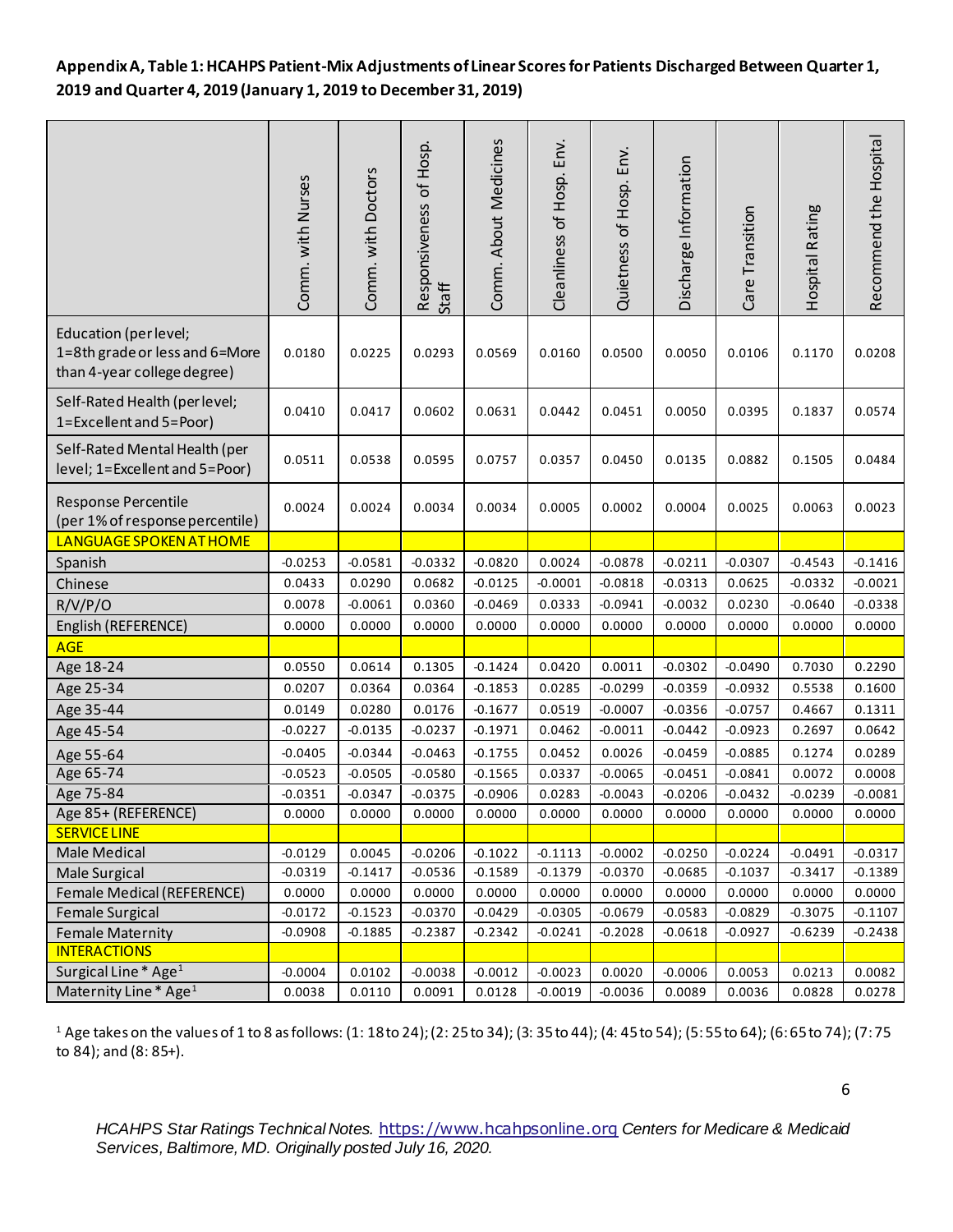**Appendix A, Table 2: National Means of PMA Variables for Patients Discharged Between Quarter 1, 2019 and Quarter 4, 2019 (January 1, 2019 to December 31, 2019)** 

|                                                                                        | <b>National Mean</b> |
|----------------------------------------------------------------------------------------|----------------------|
| Education (per level;<br>1=8th grade or less and 6=More<br>than 4-year college degree) | 3.614                |
| Self-Rated Health (per level;<br>1=Excellent and 5=Poor)                               | 2.936                |
| Self-Rated Mental Health (per<br>level; 1=Excellent and 5=Poor)                        | 2.317                |
| Response Percentile                                                                    | 14.4%                |
| LANGUAGE SPOKEN AT HOME                                                                |                      |
| Spanish                                                                                | 4.2%                 |
| Chinese                                                                                | 0.3%                 |
| R/V/P/O                                                                                | 1.4%                 |
| English (REFERENCE)                                                                    | 94.2%                |
| <b>AGE</b>                                                                             |                      |
| Age 18-24                                                                              | 2.2%                 |
| Age 25-34                                                                              | 7.1%                 |
| Age 35-44                                                                              | 4.7%                 |
| Age 45-54                                                                              | 6.9%                 |
| Age 55-64                                                                              | 17.2%                |
| Age 65-74                                                                              | 26.9%                |
| Age 75-84                                                                              | 23.9%                |
| Age 85+ (REFERENCE)                                                                    | 11.3%                |
| <b>SERVICE LINE</b>                                                                    |                      |
| <b>Male Medical</b>                                                                    | 28.4%                |
| Male Surgical                                                                          | 13.1%                |
| Female Medical (REFERENCE)                                                             | 35.4%                |
| Female Surgical                                                                        | 14.7%                |
| <b>Female Maternity</b>                                                                | 8.4%                 |
| <b>INTERACTIONS</b>                                                                    |                      |
| Surgical Line * Age <sup>1</sup>                                                       | 1.560                |
| Maternity Line * Age <sup>1</sup>                                                      | 0.172                |

<sup>1</sup> Age takes on the values of 1 to 8 as follows: (1: 18 to 24); (2: 25 to 34); (3: 35 to 44); (4: 45 to 54); (5: 55 to 64); (6: 65 to 74); (7: 75 to 84); and (8: 85+).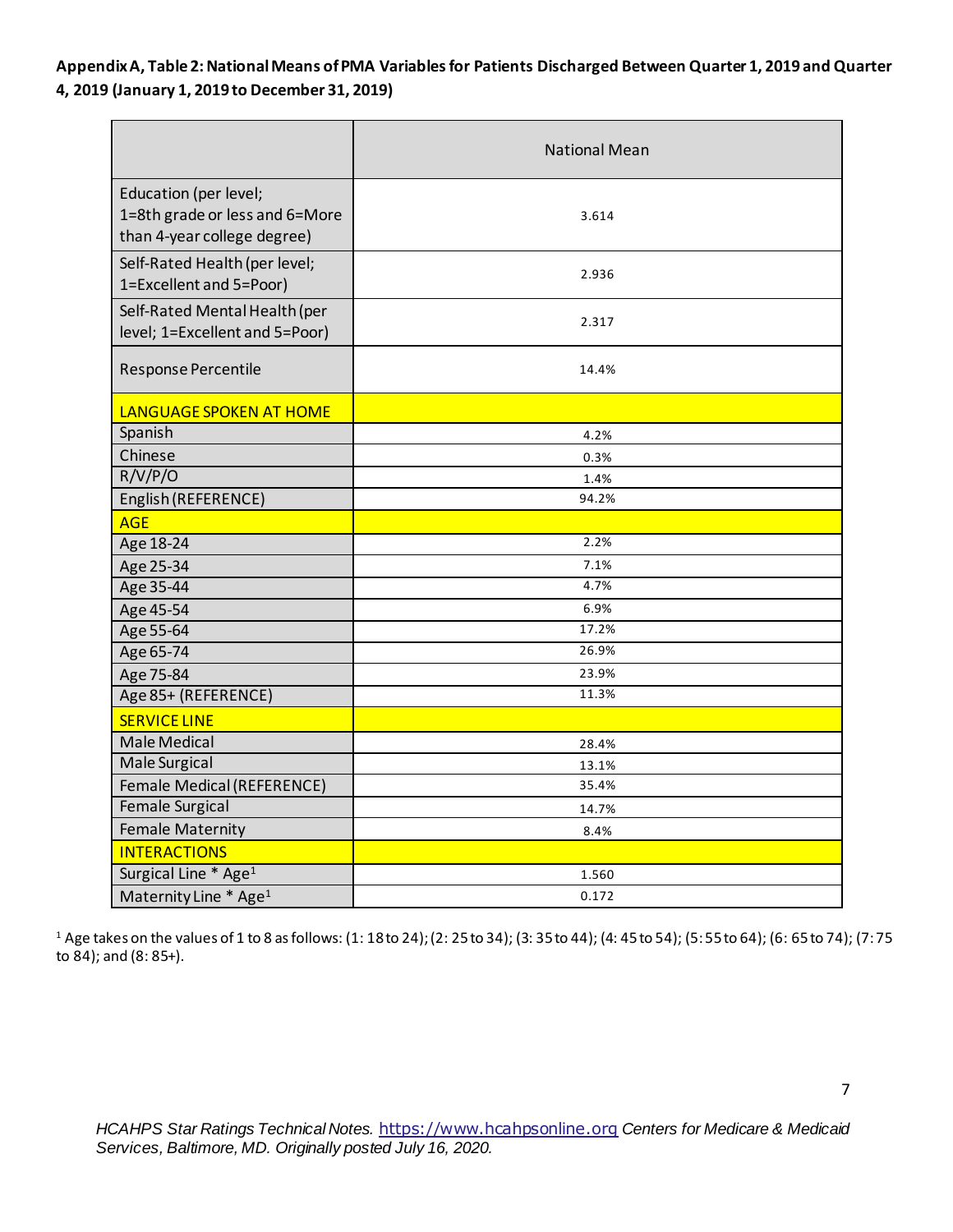**Appendix B: Survey Mode Adjustments of HCAHPS Linear Scores to Adjust to a Reference of Mail Mode (for HCAHPS score adjustments beginning with April 2017 discharges)**

|                                            | <b>Phone Only</b> | <b>Mixed</b> | <b>Active IVR</b> |
|--------------------------------------------|-------------------|--------------|-------------------|
| <b>HCAHPS Composite Measures</b>           |                   |              |                   |
| <b>Communication with Nurses</b>           | $-0.043$          | $-0.049$     | 0.013             |
| <b>Communication with Doctors</b>          | $-0.020$          | $-0.008$     | 0.036             |
| Responsiveness of Hospital Staff           | $-0.010$          | $-0.055$     | 0.042             |
| <b>Communication about Medicines</b>       | $-0.011$          | $-0.004$     | 0.023             |
| Discharge Information                      | $-0.017$          | $-0.012$     | $-0.016$          |
| <b>Care Transition</b>                     | $-0.024$          | $-0.028$     | 0.009             |
| <b>HCAHPS Individual Items</b>             |                   |              |                   |
| <b>Cleanliness of Hospital Environment</b> | $-0.018$          | $-0.046$     | 0.019             |
| Quietness of Hospital Environment          | $-0.105$          | $-0.080$     | $-0.056$          |
| <b>HCAHPS Global Items</b>                 |                   |              |                   |
| <b>Hospital Rating</b>                     | $-0.166$          | $-0.142$     | 0.079             |
| Recommend the Hospital                     | $-0.043$          | $-0.035$     | 0.030             |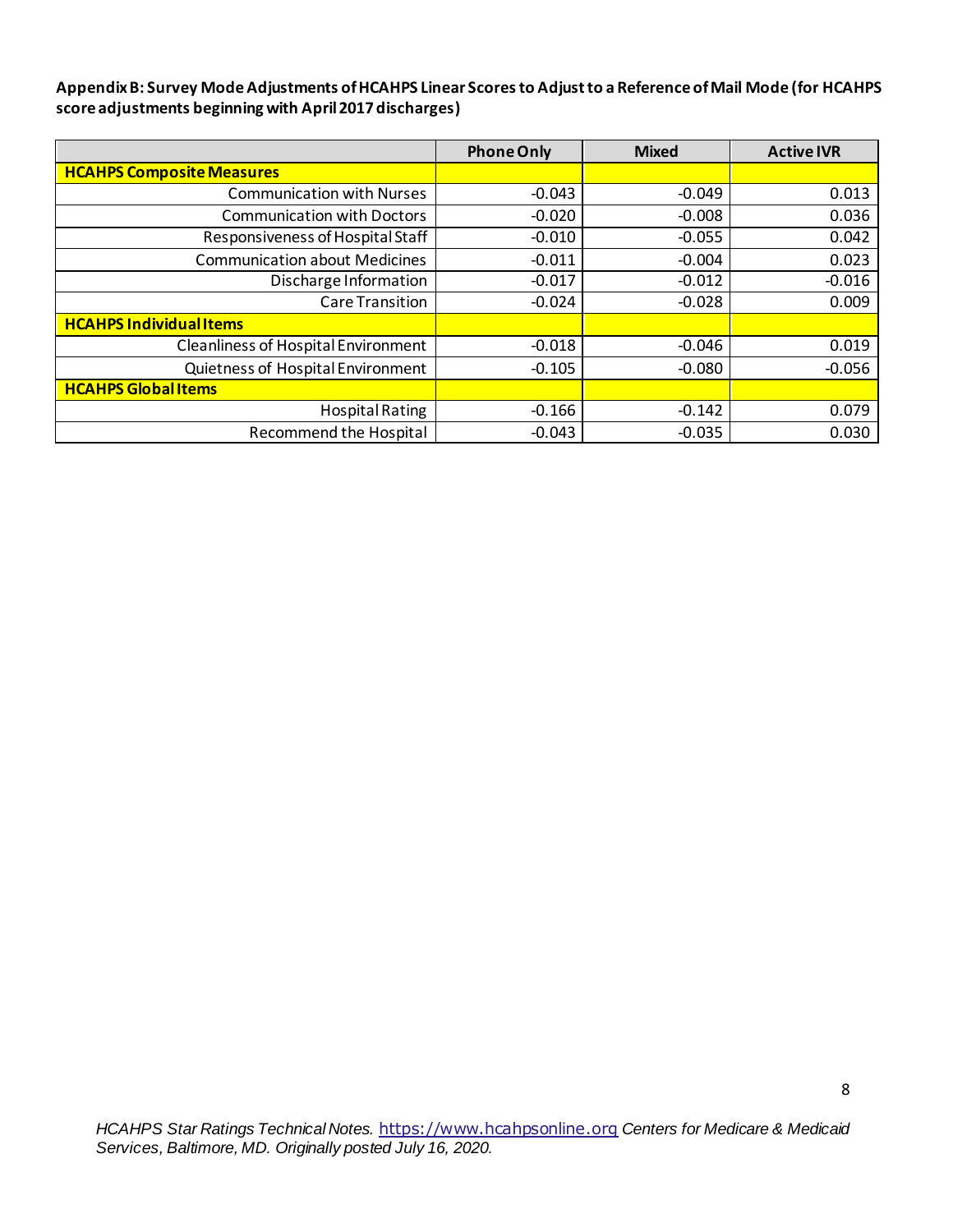**Appendix C: HCAHPS Star Rating Cut Points for Patients Discharged Between Quarter 1, 2019 and Quarter 4, 2019 (January 1, 2019 to December 31, 2019)** 

|                                            | 1 Star | 2 Stars          | 3 Stars          | 4 Stars                | 5 Stars   |
|--------------------------------------------|--------|------------------|------------------|------------------------|-----------|
| <b>HCAHPS Composite Measures</b>           |        |                  |                  |                        |           |
| <b>Communication with Nurses</b>           | <86    | $≥86$ to <90     | $≥90$ to <92     | $≥92$ to <95           | $\geq$ 95 |
| <b>Communication with Doctors</b>          | < 88   | ≥88 to <91       | $\geq$ 91 to <93 | $\geq$ 93 to <95       | $\geq$ 95 |
| Responsiveness of Hospital Staff           | <79    | $\geq$ 79 to <83 | $≥83$ to $< 87$  | ≥87 to <91             | $\geq$ 91 |
| <b>Communication about Medicines</b>       | < 72   | $\geq$ 72 to <77 | $\geq$ 77 to <81 | $\geq 81$ to $\leq 85$ | $\geq 85$ |
| Discharge Information                      | <80    | $\geq$ 80 to <85 | ≥85 to <89       | $≥89$ to <92           | $\geq$ 92 |
| Care Transition                            | < 78   | ≥78 to <81       | $\geq$ 81 to <83 | $\geq$ 83 to <86       | ≥86       |
| <b>HCAHPS Individual Items</b>             |        |                  |                  |                        |           |
| <b>Cleanliness of Hospital Environment</b> | < 83   | $≥83$ to $<87$   | ≥87 to <91       | ≥91 to <95             | $\geq$ 95 |
| Quietness of Hospital Environment          | < 76   | $\geq$ 76 to <80 | ≥80 to <84       | $\geq$ 84 to <88       | ≥88       |
| <b>HCAHPS Global Items</b>                 |        |                  |                  |                        |           |
| <b>Hospital Rating</b>                     | < 82   | $≥82$ to $<86$   | ≥86 to <90       | $≥90$ to <93           | $\geq$ 93 |
| Recommend the Hospital                     | < 80   | $≥80$ to $<86$   | $≥86$ to <90     | ≥90 to <94             | $\geq$ 94 |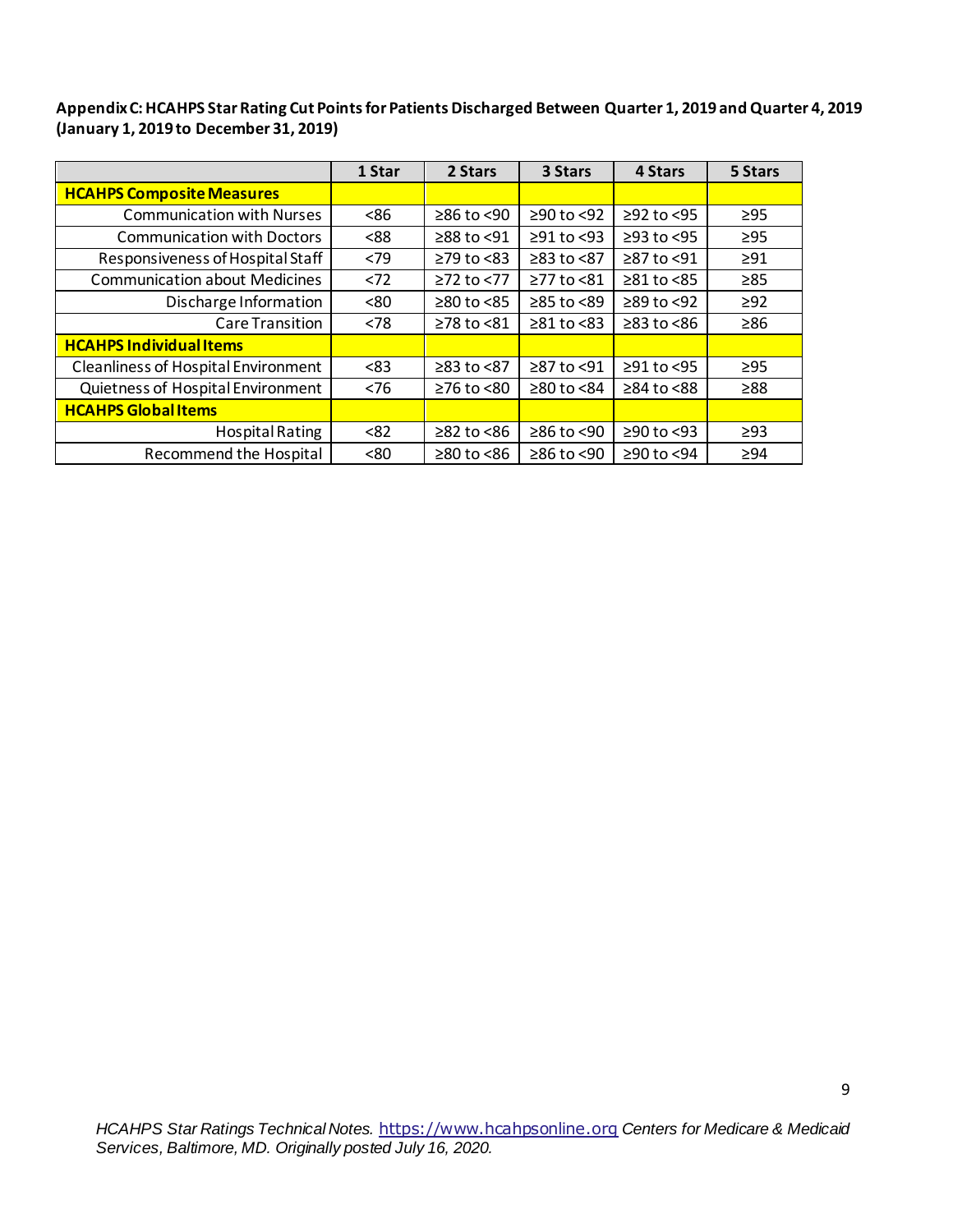# **Appendix D: Individual Measure Star Assignment Process**

Below are detailed steps of the clustering method to develop individual measure stars. For each measure, the clustering method does the following:

- 1. Produces the individual measure distance matrix.
- 2. Groups the measure scores into an initial set of clusters.
- 3. Selects the final set of clusters.

# **1. Produce the individual measure distance matrix.**

For each pair of hospital j and k (j>=k) among the n hospitals with measure score data, compute the Euclidian distance of their measure scores (e.g., the absolute value of the difference between the two measure scores). Enter this distance in row j and column k of a distance matrix with n rows and n columns. This matrix can be produced using the DISTANCE procedure in SAS as follows:

proc distance data=inclusterdat out=distancedat method=Euclid;

 var interval(measure\_score); id CCN; run;

In the above code, the input data set, *inclusterdat,* is the list of hospitals with scores for a particular measure. Each record has a unique identifier, CCN. The option *method=Euclid* specifies that distances between hospital measure scores should be based on Euclidean distance. The input data contain a variable called *measure\_score.* In the *var* call, the parentheses around*measure\_score* indicate that *measure\_score* is considered to be an interval or numeric variable. The distances computed by this code are stored to an output data set called *distancedat.*

# **2. Create a tree of cluster assignments.**

The distance matrix calculated in Step 1 is the input to the clustering procedure. The stored distance algorithm is implemented to compute cluster assignments. The following process is implemented by using the CLUSTER procedure in SAS:

- a. The input measure score distances are squared.
- b. The clusters are initialized by assigning each hospital to its own cluster.
- c. In order to determine which pair of clusters to merge, Ward's minimum variance method is used to separate the variance of the measure scores into within-cluster and between-cluster sum of squares components.
- d. From the existing clusters, two clusters will be selected for merging to minimize the within-cluster sum of squares over all possible sets of clusters that might result from a merge.
- e. Steps b and c are repeated to reduce the number of clusters by one until a single cluster containing all hospitals results.

The result is a data set that contains a tree-like structure of cluster assignments, from which any number of clusters between 1 and the number of hospital measure scores could be computed. The SAS code for implementing these steps is:

proc cluster data=distancedat method=ward outtree=treedat noprint;

id CCN;

run;